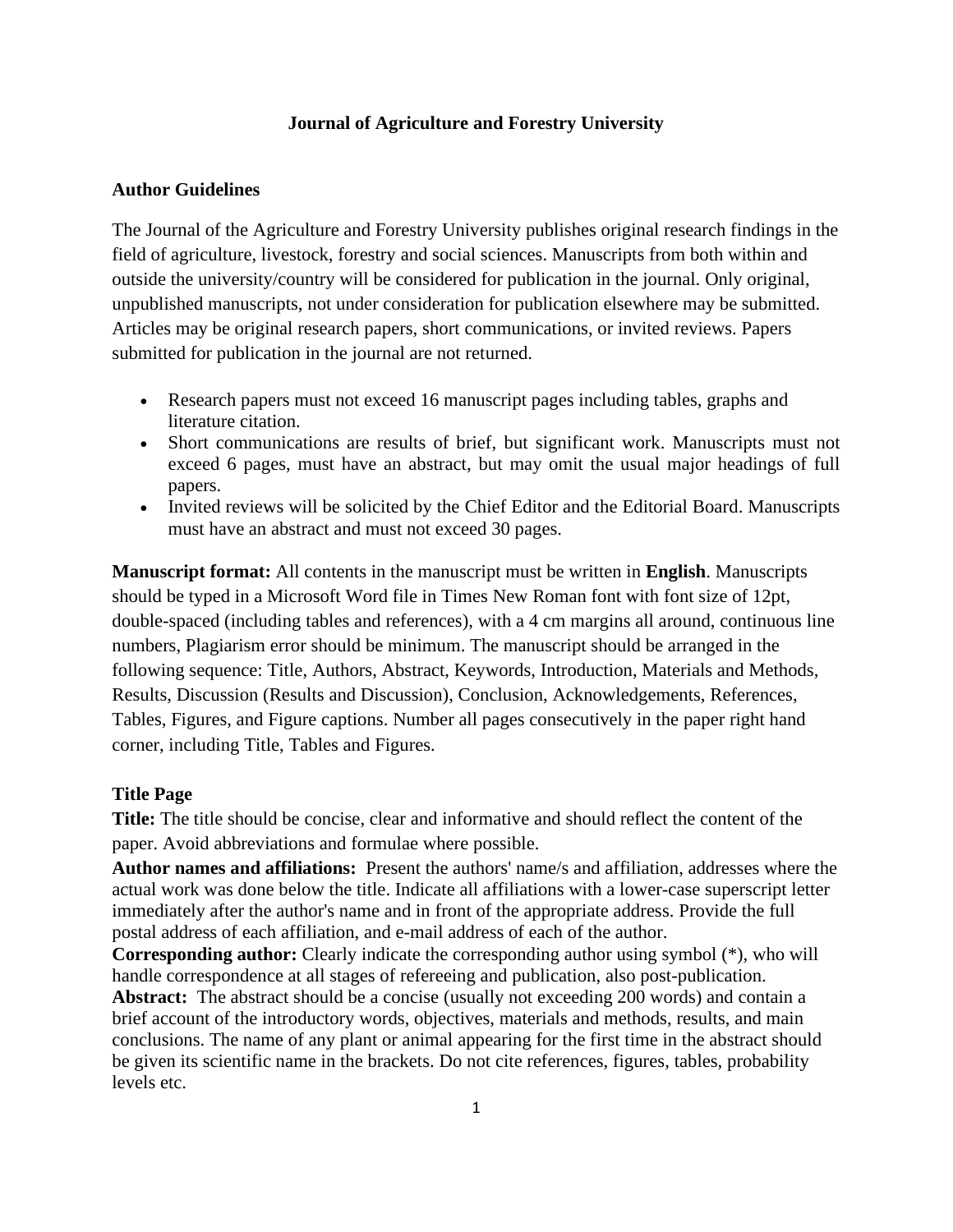**Keywords:** A list of 3 to 5 words for additional index words follows the abstract, separated by commas. It includes species (common and scientific name), chemicals, and physiological and pathological terms. Words appearing the title should not be repeated in the key words. These keywords will be used for indexing purposes.

#### **Body**

**Introduction:** In this section, background information, problem addressed, justification of the research including knowledge gap, relevant review of literature (if any), and the objective of the research should be described. Statements must be supported by citations whenever possible. **Materials and Methods:** Detail information on relevant materials and methods used including sampling methods, experimental design, treatments, plot size and any other techniques used in research as well as the year and place of conducting the research should be provided. Where methods used are already well known and the references are available within the country, the citation of a reference or the name of the method is sufficient. The statistical methods used should be clearly mentioned. Social science related study should provide detail of survey methods, data collection and analysis.

**Results and Discussion:** The results and discussion may be presented separately or combined. The results should be supported by a brief but adequate data in the form of either tables, or graphic or pictorial materials but not in a repeated manner. Thus, the same data should not be presented in more than one form. All weights and measures should be in metric system. The discussion should be related to the research findings supported by similar work, or with the information used in the results.

**Conclusion:** Although no separate heading of 'conclusion' is needed, the subject should form a separate paragraph at the end of discussion. Conclusion should provide concrete statement based on study findings.

**Acknowledgements:** Acknowledgements, if any, be given to institutions, funding agencies, and the key person(s).

**References: Only cite published or formally accepted article mentioning 'in press', do not cite not submitted articles, references should be in alphabetical order, if multiple references from the same authors are cited, mention in chronological order.** 

APA style guidelines should be followed as per following description.

- **1. Book with single author:** Last name, Initial (s). (Year). Title, Place: Publisher. For eg. Pant, P. R. (1975). *Social science research and dissertation writing*. Kathmandu: Buddha Academic Enterprises.
- 2. **Book with two authors or more:** Last name, Initial (s), & Last name, initial (s). (Year). Title, Place: Publisher. For eg. Phillips, J., Ajrouch, K., & Hillcoat-Nalletamby, S. (2010). Key concepts in social gerontology. London: Sage
- 3. **Edited book:** Last name, Initial (s). (Ed.). (Year). Title (ed.), Place: Publisher. For eg. Cash, T. F., & Smolak, L. (Eds.). (2011). *Body image: A handbook of science, practice, and prevention (2nd ed.)*. New York: Guilford Press.
- 4. **Use (Ed.) if one editor and (Eds.) if two or more editors:** Kozier, B., Erb, G., Berman, A., Snyder, S., Harvey, S., & Morgan-Samuel, H. (Eds.). (2012). *Fundamentals of nursing: Concepts, process and practice (2nd ed.)*. Harlow: Pearson. Woodhead, S. (Ed.). (2013). *A core care pathway children with life-limiting and life threatening conditions (3rd ed.)*. Bristol: Together for Short Lives.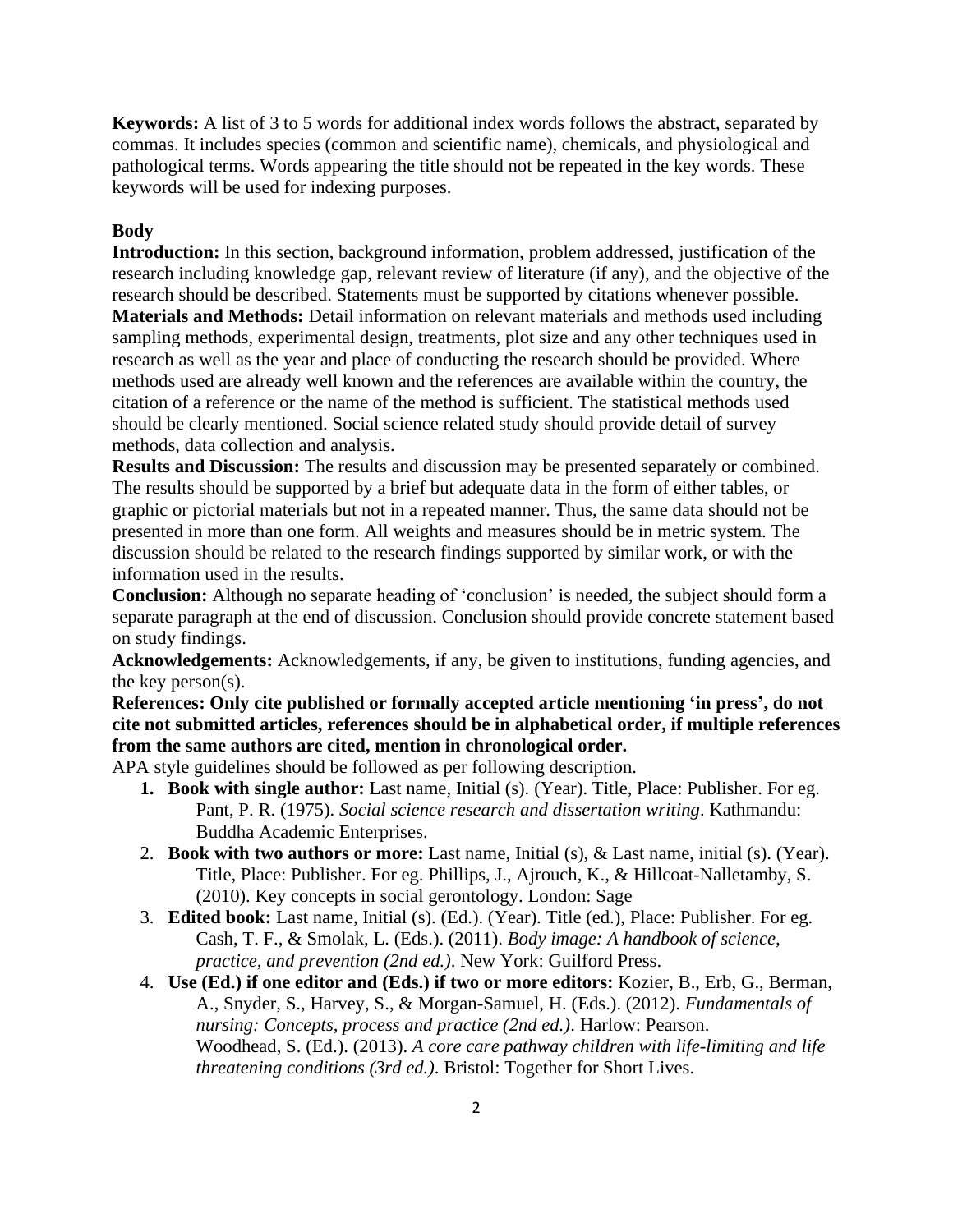- 5. **Chapter in edited book:** Last name, Initial (s). (Year). Chapter title. In initial. Last name (eds.)., Book title (pages of chapter). Place: Publisher. For eg. Benton, D. (2011). Diet, behaviour and cognition in children*.* In D. Kilcast & F. Angus (Eds.), *Developing children's food products* (pp. 62-81). Cambridge: Woodhead.
- 6. **E-book:** Last name, Initial (s). (Year). Title (ed.), Retrieved from URL. For eg. Ogden, J. (2007). *Health psychology: A textbook* (4th ed.). Retrieved from [http://www.dawsonera.com.](http://www.dawsonera.com/)
- 7. **Thesis:** Author, A. A. (year). Title of doctoral dissertation or master's thesis (Unpublished doctoral dissertation or master's thesis). Name of institution, Location. For eg. Pokhrel, N. (2014). Effects of different fertilization and feeding systems on water quality and growth performance in Nile tilapia (Unpublished master thesis). Agriculture and Forestry University, Chitwan, Nepal).
- 8. **Journal article:** Last name, Initial (s), & Last name, initial (s). (Year). Article title, Volume number (issue or part number if needed), page numbers. For eg. Blann, A. (2014). Why do we test for urea and electrolytes? *Nursing Times, 110*(5), 19-21. Tapper, K., Shaw, C., Ilsley, J., Hill, A. J., Bond. F. W., & Moore, L. (2009). Exploratory randomized controlled trial of a mindfulness-based weight loss intervention for women. *Appetite, 52,* 396-404.
- 9. **Online journal article:** Last name, Initial (s), & Last name, initial (s). (Year). Article title, Volume, Page numbers. DOI or journal homepage URL. For eg.Allen, S. J., Jordan, S., Storey, M., Thornton, C. A., Gravenor, M., Garaiova, I., …Morgan, G. (2010). Dietary supplementation with lactobacilli and bifidobacteria is well tolerated and not associated with adverse events during late pregnancy and early infancy. *The Journal of Nutrition,140*, 483-488. doi:10.3945/jn.109.117093
- 10. **Newspaper article:** Ruddick, G. (2013, October 3). Tesco suffers sales slump in all global businesses; UK rivals gain ground but boss Clarke confident turnaround plan is working. *Daily Telegraph*, Business News, p. 1 online
- 11. **Magazine:** Allen, L. (2004, August). Will Tuvalu disappear beneath the sea? Global warming threatens to swamp a small island nation, *Smithsonian, 35* (5), 44-52. Begley, S., & Murr, A. (2007m July 2). Which of these is not causing global warming? A. Sport utility vehicles; B. Rice fields; C. Increased solar output. *Newsweek, 150* (2), 48-50.
- **12. Book review in a journal:** Nagorski, A. (2013). The totalitarian temptation [Review of the book *The devil in history: communism, fascism and some lessons of the 20th century*, by V. Tismaneanu]. *Foreign Affairs*, 92, 172-176.
- **13. Website:** Author. (Year). Title, Retrieved month day, year, from URL. For eg. American Psychological Association. (2015). *APA style blog*. Retrieved September 25, 2015, from<http://blog.apastyle.org/>
- 14. **Personal communication:** G. P. Mooney (personal communication, June 6, 2013) Use your judgment in citing other electronic forms of personal communication. What you cite should have scholarly relevance.
- 15. **Code of Practice:** Author. (Year). *Title.* Place: Publisher. For eg. Welsh Assembly Government. (2008). *Mental Health Act 1983: Code of practice for Wales*. Cardiff: Welsh Assembly Government.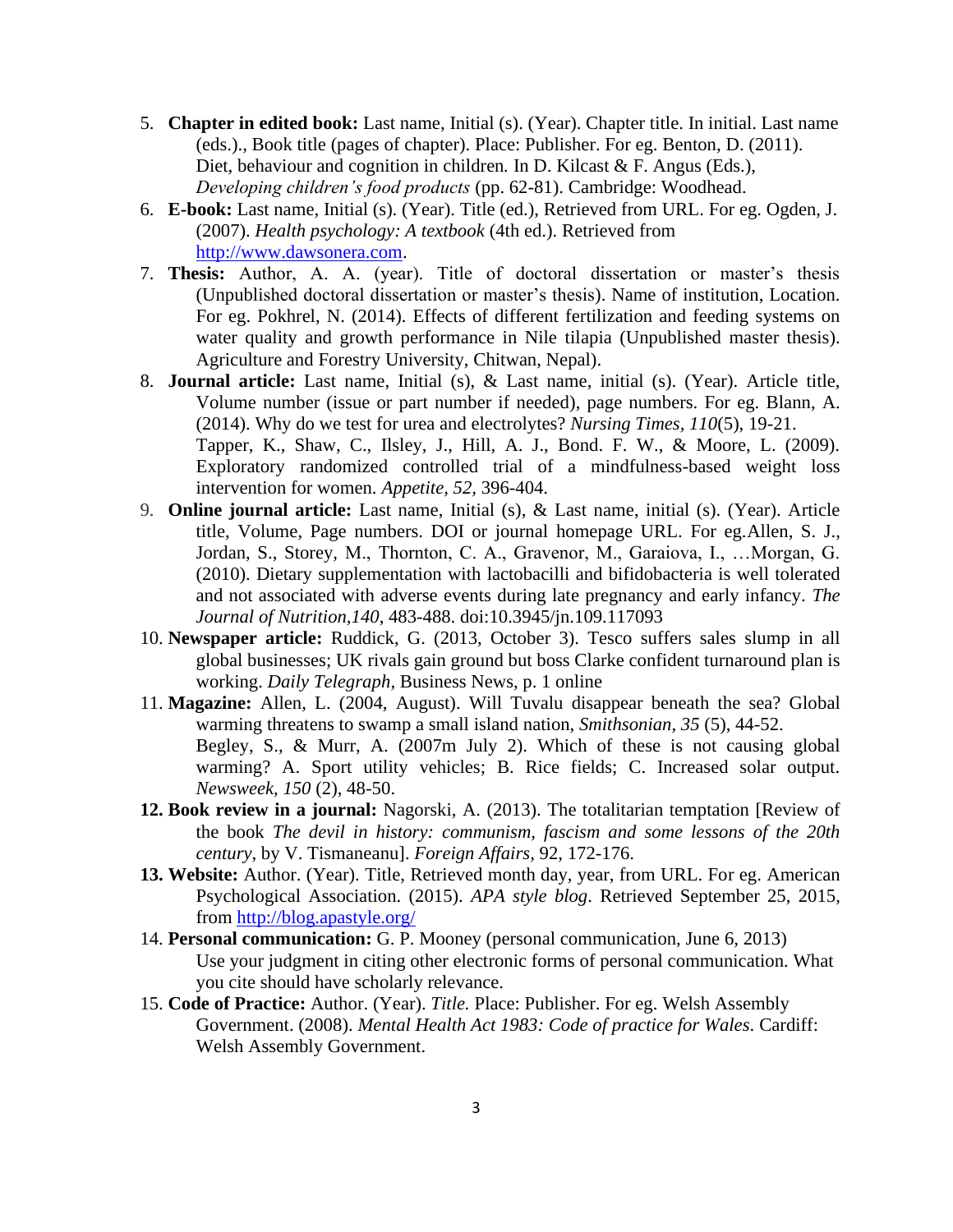Great Britain. Department for Constitutional Affairs. (2007). *Mental Capacity Act 2005: Code of Practice*. London: TSO.

- **In text citations:** APA style guidelines should be followed, as shown below, for text citations.
	- **1. One author**: The last name of the author and the year of publication be inserted into the text as, Marks (2011) states that, or, (Marks, 2011).
	- **2. Two authors:** Both authors should be cited as, Bee and Boyd (2010) state that, or, (Bee & Boyd, 2010).
	- **3. Three or more authors:** If there are three or more authors, citation should be as, Rolfe et al. (2010) state that, or (Rolfe et al., 2010).
	- **4. More than one work citation:** If cited two or more works within the same parentheses, they should be in alphabetical order of authors as, (Phillips et al., 2010; Rolfe et al., 2010).
	- **5. Citation for two or more works by the same authors but in separate years:** Give the authors' last name followed subsequently by the years as (Davies, 2008, 2010, 2012).
	- **6. Citation for two or more works by the same author in a single year:** Use lower case letters (a, b etc.) to distinguish between works published in the same year by the same author (s) as, Hewitt (2010a) states that, and/or, this was supported by Hewitt (2010b), or (Hewitt 2010 a, b). The suffixes are assigned in the reference list, where these kinds of references are ordered alphabetically by title (of the article, chapter, or complete work).
	- **7. Websites**: It can be difficult to identify the author of a webpage, so decide who is responsible for the page and that person or corporate body can be referenced as the author. Searching the 'About Us' or 'Contact Us' will help to identify the author. If no author can be found, use the webpage title as, American Psychological Association (2012). If no title, use URL.
	- **8. Works with no identified author or with an anonymous author:** Be cited as, Anonymous (2012) state that, or, (Anonymous, 2012).

#### **Nomenclature and units**

- 1. Give the Latin name and family of the species with authority name at first mention in the manuscript.Subsequent references may use the common name. Italicize Latin names. Example: Common carp (*Cyprinus carpio* Linnaeus).
- 2. Place a (leading) zero before the decimal in numbers less than 1. Give dates as the DDMMYY form, e.g. 10 January 1994. Spell out numbers less than 10 unless they stand beside standard units of measure (e.g. eight fish and 8 kg). Do not spell out numbers larger than 10 unless they are used to start a sentence.
- 3. Use metric units or the International System of Units (with base units meter, gram, second, liter, mole, joule, etc.). Common units such as day, tons, hectare, watts, horsepower, °C and ppt salinity may be acceptable. Always use abbreviations for standard units such as gram (g), kilogram (kg) metric ton (t), milliliter (mL), liter (L), centimeter (cm), meter (m), and kilometer (km). Do not use plural forms or periods for abbreviations of units. Use the bar  $\left\langle \right\rangle$ for compound units; for example, 2 t/ha/y; 10  $\frac{g}{m^2}$  or 2 t ha<sup>-1</sup> year<sup>-1</sup>; 10  $\frac{g}{m^2}$ .